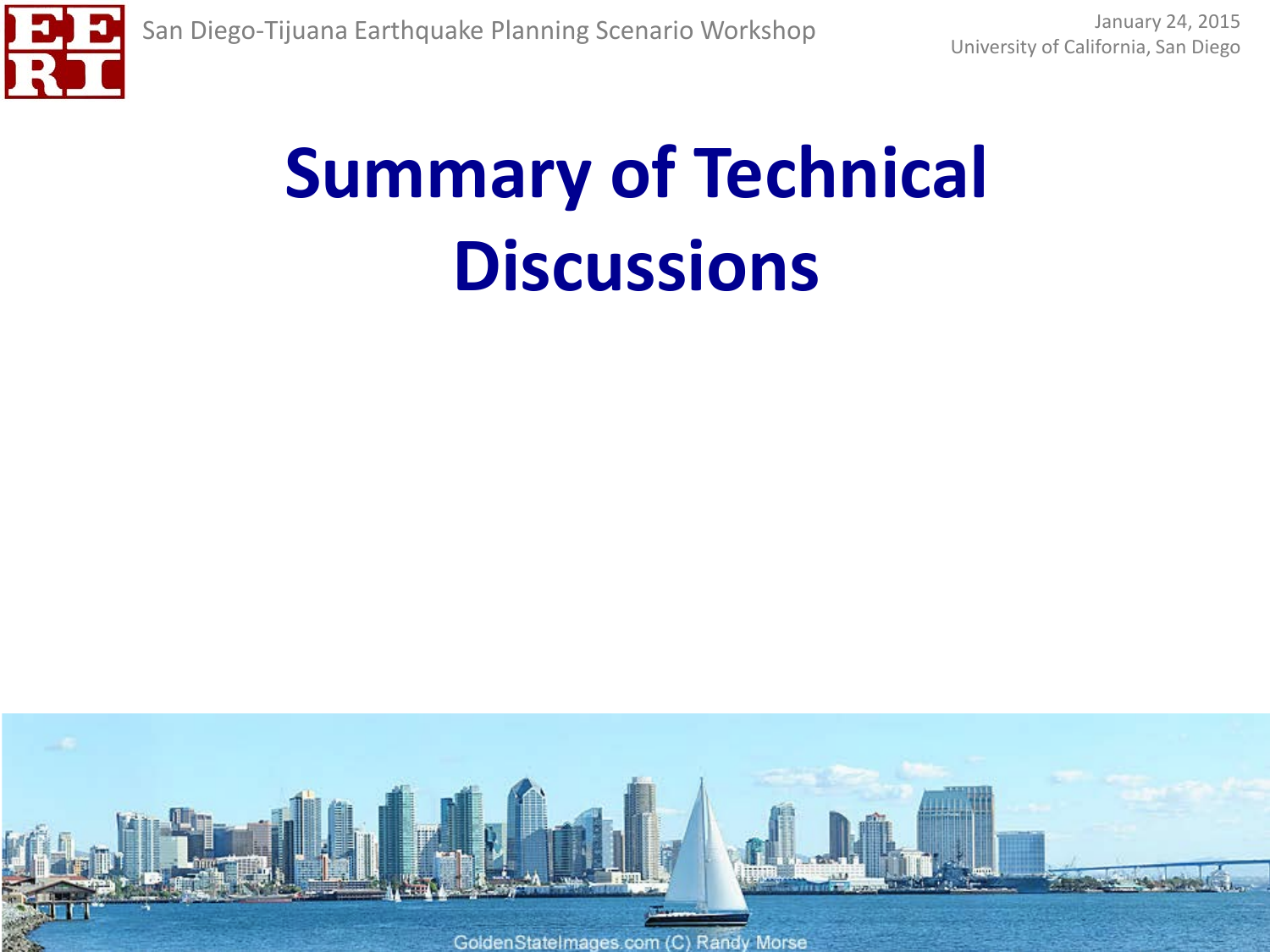

- Strategic plan (developed by steering committee)
	- Management plan
		- Steering committee
		- **Possible working groups**
	- **Schedule**
	- **Requirements**
	- Goals and Outcomes
	- Dissemination (marketing) plan
- **Funding**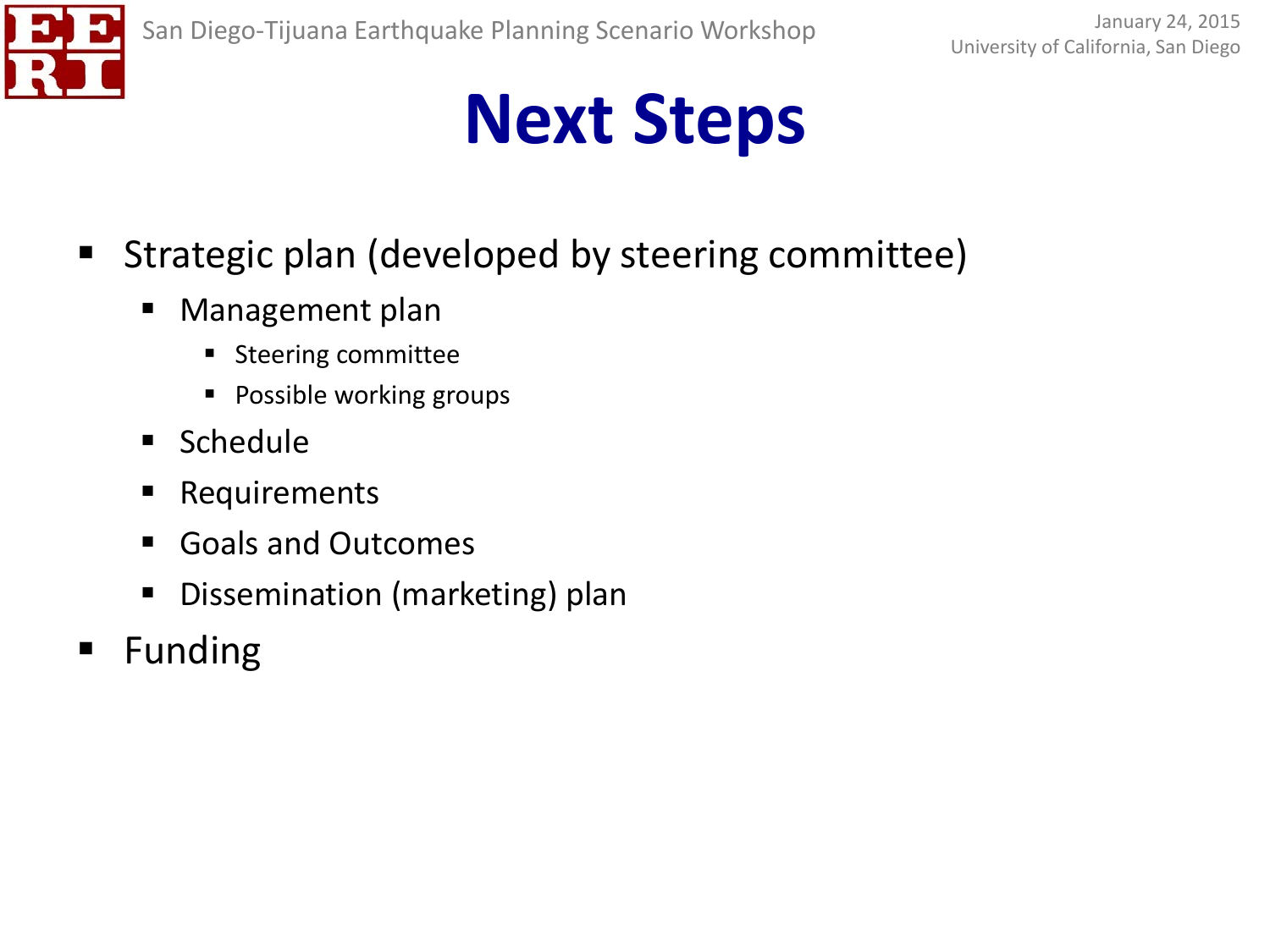- What is the management model?
	- Steering committee vs. Project Manager or combination of both
		- Who should be on it?
		- Do you need a leader, chair?
		- Propose a PM if there is funding?
		- *SEATTLE: technical writer served project manager role near the end of the process & while Dave served role early on*
		- *Steering committee should be consistent and help drive direction of subcommittee. Helps to ensure continuity (more than a project manager). Could also have rotating chairmanship.*
		- *Consider co-chairs (one from US and one from Mexico) to help collaboration and translation*
- Working groups
	- How do we facilitate cross border collaboration?
		- *Milestones will help in this area so that each side can do separately then share at milestone deadlines. Especially for early topics (TS1 & TS2). Use milestone meetings to identify gaps.*
		- *WG Chairs to have regular (monthly) communication to ensure constant interaction*
		- *Make sure that many institutions are involved (not just one) in both US and Mexico. Diversity in organizations is important to capture all progress underway and data available.*
	- Are they separate groups that work together and merge later?
	- **Separate groups where we share findings in workshop/meeting?**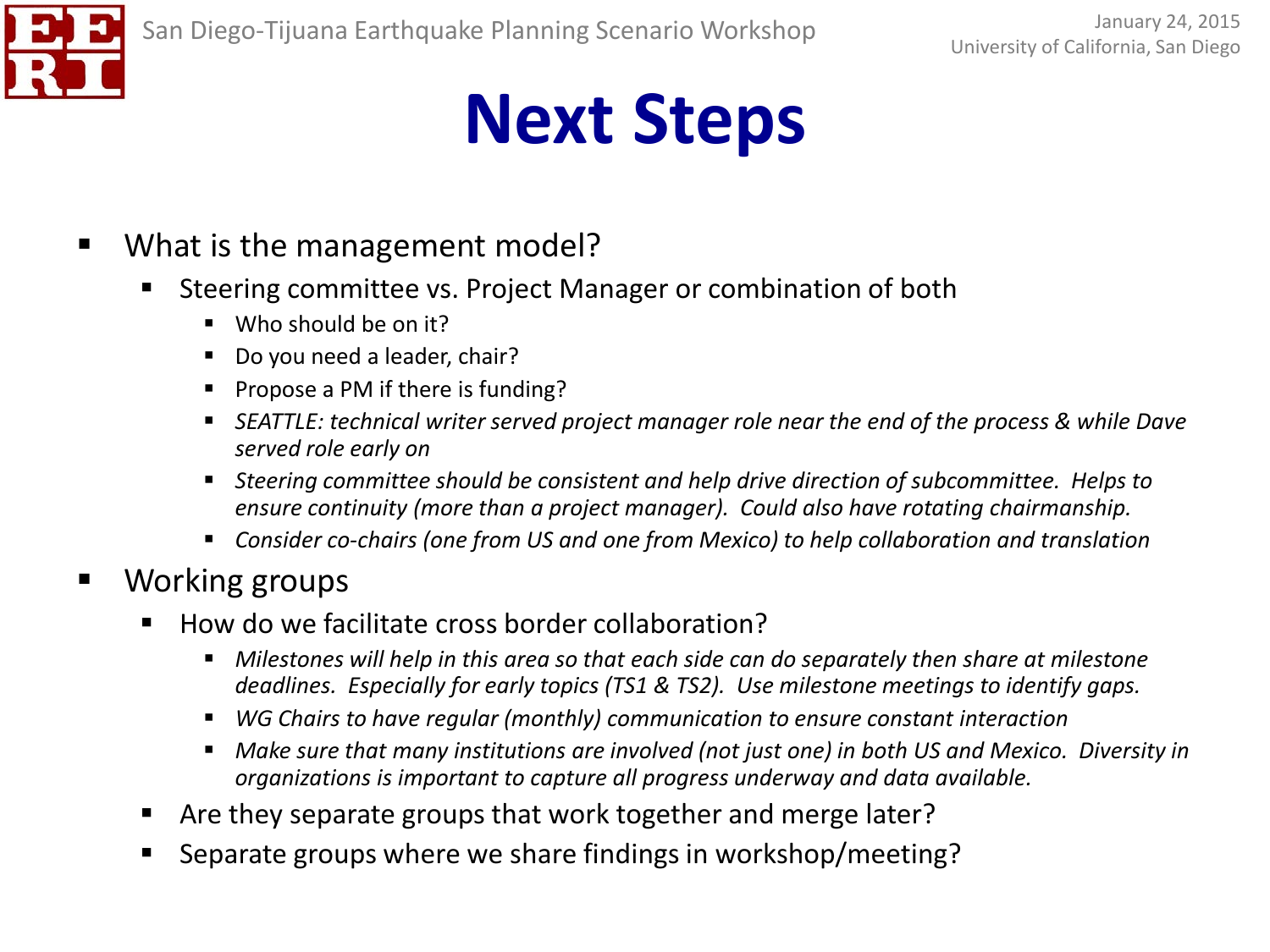

- Working groups
	- *All working groups (or pre-working group stage) must identify and assess current resources/data*
	- TS1: Geohazards & Geotechnical engineering
		- *Both sides of the border working together in this WG*
	- $TS2:$ 
		- Lifelines (water, wastewater, power, communications, natural gas and liquid fuels, dams)
		- **Transportation (roads/highways, bridges, ports, rail).**
		- Buildings (URM, historic buildings, commercial and residential, low-rise, mid-rise, high- rise, pre-1980 concrete, post-1980 concrete, pre-Northridge steel, industrial facilities, open-front buildings).
		- Essential Facilities (hospital, schools, police and fire stations, airport etc.).
			- *Make sure to include health & school systems on both sides of the border*
		- Border Stations
	- Risk Assessment & Loss Modeling (HAZUS)
	- TS3: (*include regional components and socio-economic impacts*)
		- **Economics**
		- Emergency Management
		- Response and Recovery
		- Policy Recommendations (by steering committee?)
		- Social Impacts (short and long term *this will help decision makers*)
			- **Shelter and housing impacts; Religious institutions**